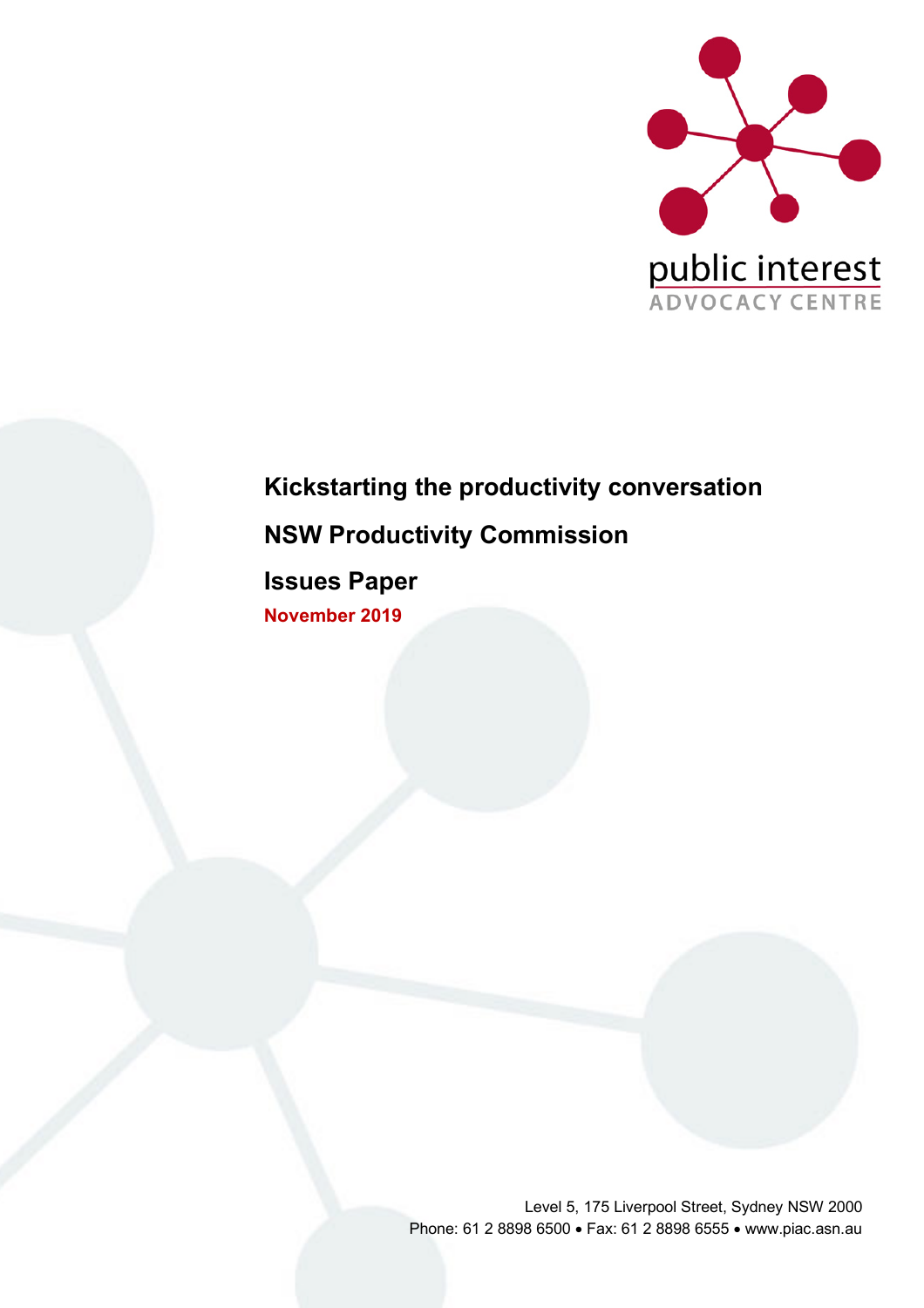### **About the Public Interest Advocacy Centre**

The Public Interest Advocacy Centre (PIAC) is an independent, non-profit legal centre based in Sydney.

Established in 1982, PIAC tackles barriers to justice and fairness experienced by people who are vulnerable or facing disadvantage. We ensure basic rights are enjoyed across the community through legal assistance and strategic litigation, public policy development, communication and training.

### **Energy and Water Consumers' Advocacy Program**

The Energy and Water Consumers' Advocacy Program (EWCAP) represents the interests of lowincome and other residential consumers of electricity, gas and water in New South Wales. The program develops policy and advocates in the interests of low-income and other residential consumers in the NSW energy and water markets. PIAC receives input from a community-based reference group whose members include:

- NSW Council of Social Service:
- Combined Pensioners and Superannuants Association of NSW;
- Ethnic Communities Council NSW;
- Salvation Army;
- Physical Disability Council NSW;
- Anglicare;
- Good Shepherd Microfinance;
- Financial Rights Legal Centre;
- Affiliated Residential Park Residents Association NSW;
- Tenants Union;
- The Sydney Alliance; and
- Mission Australia.

#### **Contact**

Douglas McCloskey Public Interest Advocacy Centre Level 5, 175 Liverpool St Sydney NSW 2000

Anna Livsey Public Interest Advocacy Centre Level 5, 175 Liverpool St Sydney NSW 2000

T: 8898 6534 E: dmccloskey@piac.asn.au T: 8898 6520 E: alivsey@piac.asn.au

#### Website: www.piac.asn.au



**F** Public Interest Advocacy Centre

@PIACnews

The Public Interest Advocacy Centre office is located on the land of the Gadigal of the Eora Nation.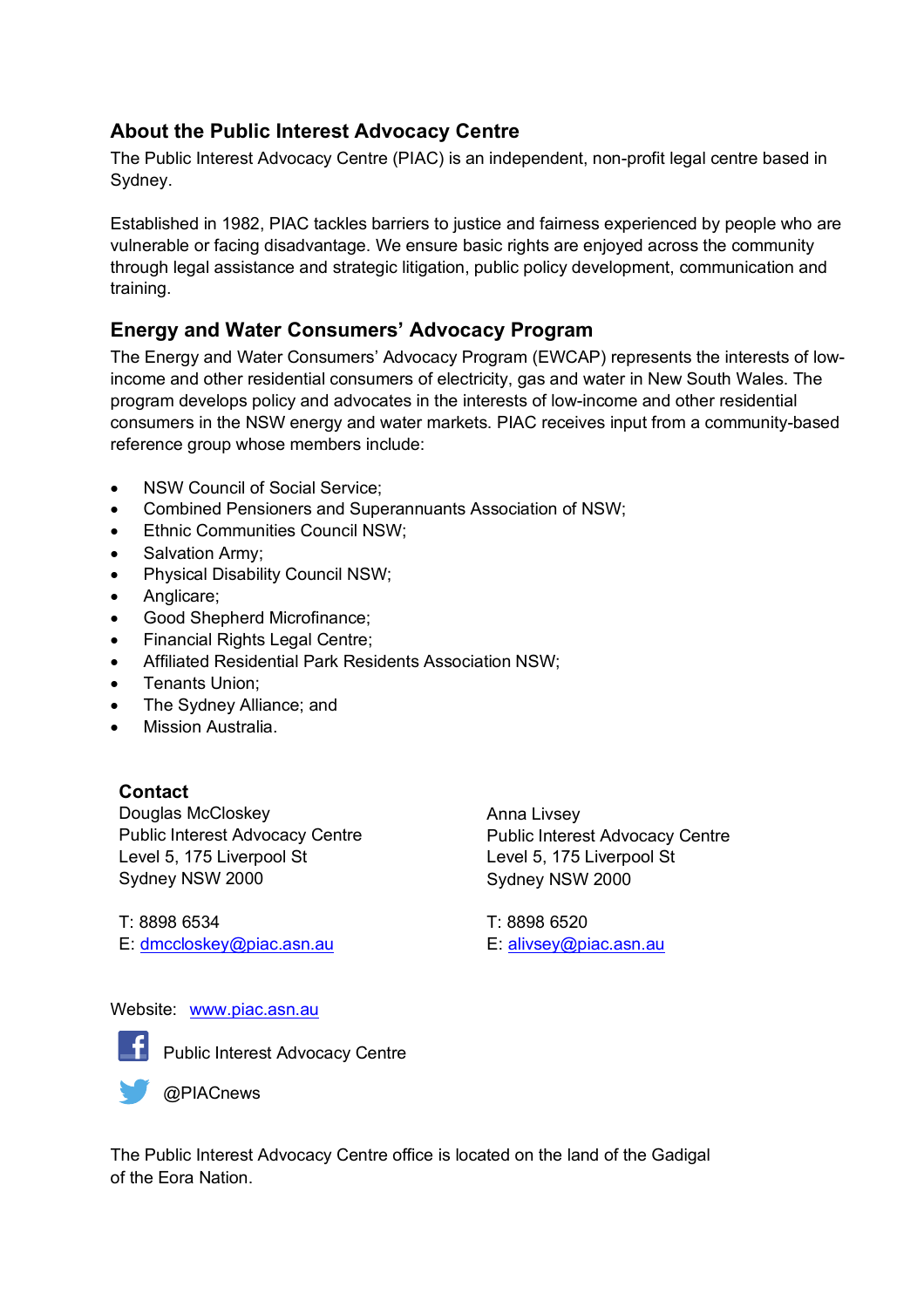# **Contents**

| <b>Water</b> |                                                                                                                                                                                                                                        |
|--------------|----------------------------------------------------------------------------------------------------------------------------------------------------------------------------------------------------------------------------------------|
|              | How could NSW improve governance and institutional arrangements for water                                                                                                                                                              |
|              | How could the State improve water planning and what are some of the possible                                                                                                                                                           |
|              | How could the efficiency of local water utilities be improved to increase water<br>security and quality, and lower bills for regional communities? 3                                                                                   |
|              | What are the barriers to NSW achieving larger-scale cost-effective water                                                                                                                                                               |
|              | How can government achieve greater water efficiency by households and                                                                                                                                                                  |
|              |                                                                                                                                                                                                                                        |
|              | How can New South Wales work to reduce uncertainty in electricity generation<br>and emission reduction requirements to improve the investment outlook?6<br>What is the best framework for future evaluations of generation and network |
|              | What additional measures, if any, can we take to cost-effectively improve                                                                                                                                                              |
|              | What initiatives could we consider to remove barriers to gas exploration and                                                                                                                                                           |
|              | How could we improve the New South Wales energy regulatory framework? 8                                                                                                                                                                |
|              |                                                                                                                                                                                                                                        |
|              | How can we further strengthen the governance and transparency of infrastructure                                                                                                                                                        |
|              | What types of targeted service improvements and demand management<br>solutions could be considered to maximise value from our infrastructure?9                                                                                         |
|              | How could agencies use data and 'smart' infrastructure to improve asset                                                                                                                                                                |
|              | How can existing innovative service delivery models be further leveraged to                                                                                                                                                            |
|              | What other innovative service delivery models should the NSW Government                                                                                                                                                                |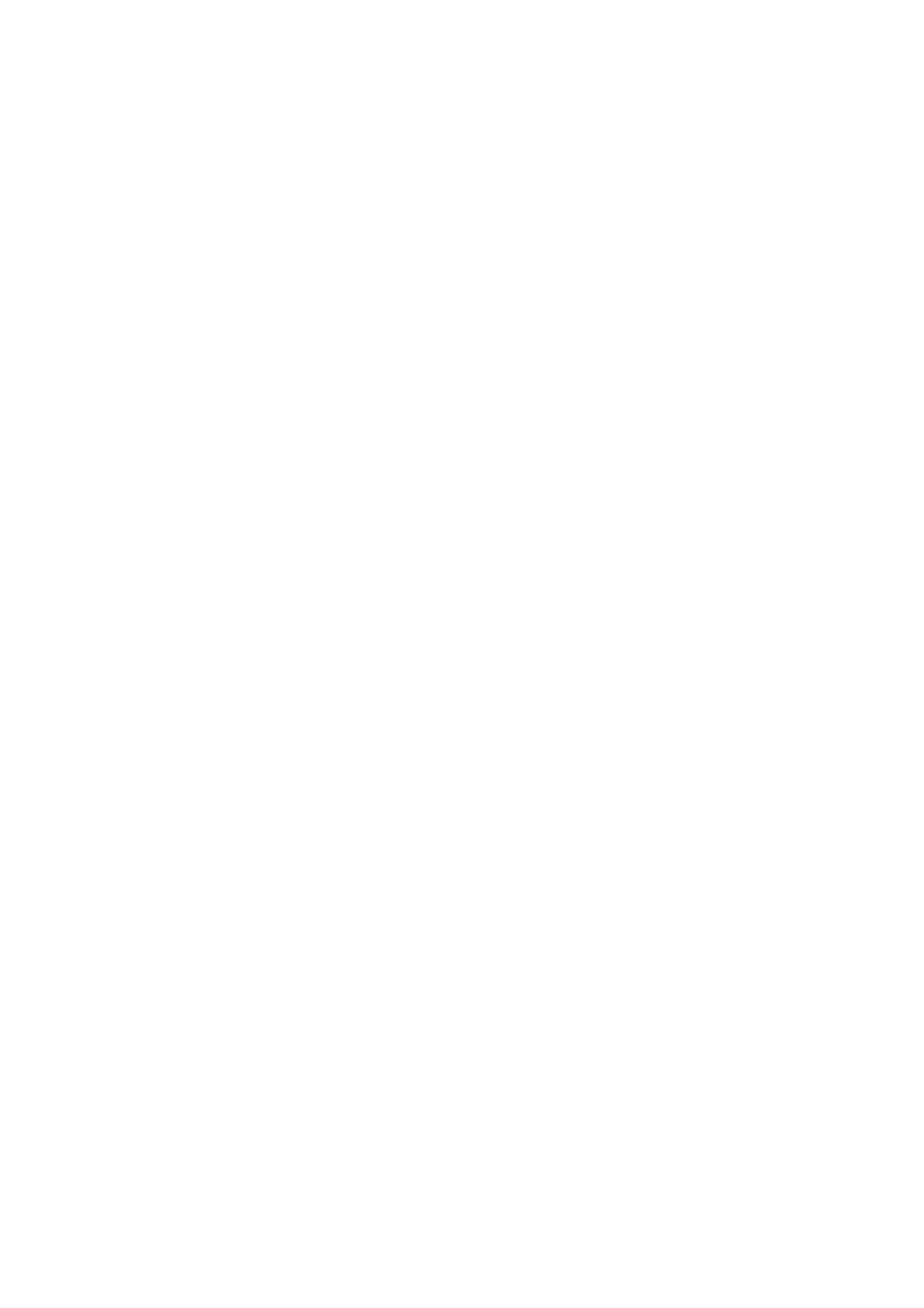## **Introduction**

The Public Interest Advocacy Centre welcomes the opportunity to respond to the New South Wales Productivity Commission's Issues Paper, *Kickstarting the productivity conversation*.

Economic productivity is an important factor in the quality of life and prosperity of NSW communities. Energy and water are essential services for households and businesses, and ensuring their affordable, reliable and sustainable supply is critical to the health of the economy and the people who rely on it.

We welcome the opportunity to discuss the role of energy and water in NSW's economic productivity and provide our thoughts on how the NSW government can improve the use of these resources for the benefit of the state.

### **Water**

The public and political discourse around water has often focussed on affordability and assumed it may be used without limitation. Sustainability has been viewed as a secondary environmental concern rather than a key determinant of water productivity. This inquiry is an opportunity to reset and reframe sustainability as a foundational element of productivity. A rigorous assessment of what is required to maintain and improve sustainable access to water resources is integral to determining how those resources can be used most productively for the community now and into the future.

Historically water has been treated as a right to be freely accessed without limitations. It is only recently that water entitlements have placed some limits on extraction, and the cost of water has been linked to the volume of its use. However, these changes have not been applied consistently with a transparent and rigorous assessment of the insecure and increasingly unpredictable nature of water resources and do not provide a transparent framework to consider the role of water resources in underpinning the sustainability of communities, agriculture and the environment.

To improve the productivity of water resources in NSW, a framework for assessing and setting the determinants of sustainability of water resources is required. PIAC considers the 'accounting for nature' framework<sup>1</sup> developed by the Wentworth Group of Concerned Scientists, and piloted successfully in regions across Australia, an exemplar. This framework provides a standardised, transparent and objective accounting mechanism that can set baselines for water resources, identify what is required to ensure their ongoing sustainability, and track and update their status in relation to their management over time. This accounting system provides the consistent and transparent missing ilnk missing between the natural resources and the planning and market mechanisms which impact upon and utilise them. This framework is able to fit within and help address flaws in the implementation and operation of the Murray-Darling Basin plan. It can operate in conjunction with water markets and effective pricing to ensure that water resources are utilised in the way that maximises their productive value to communities and the economy over the long term. Importantly, this framework can be applied in rural and urban settings.

Accounting for Nature 2016, Wentworth Group of Concerned Scientists, 2016 <https://wentworthgroup.org/2016/12/accounting-for-nature-2016/2016/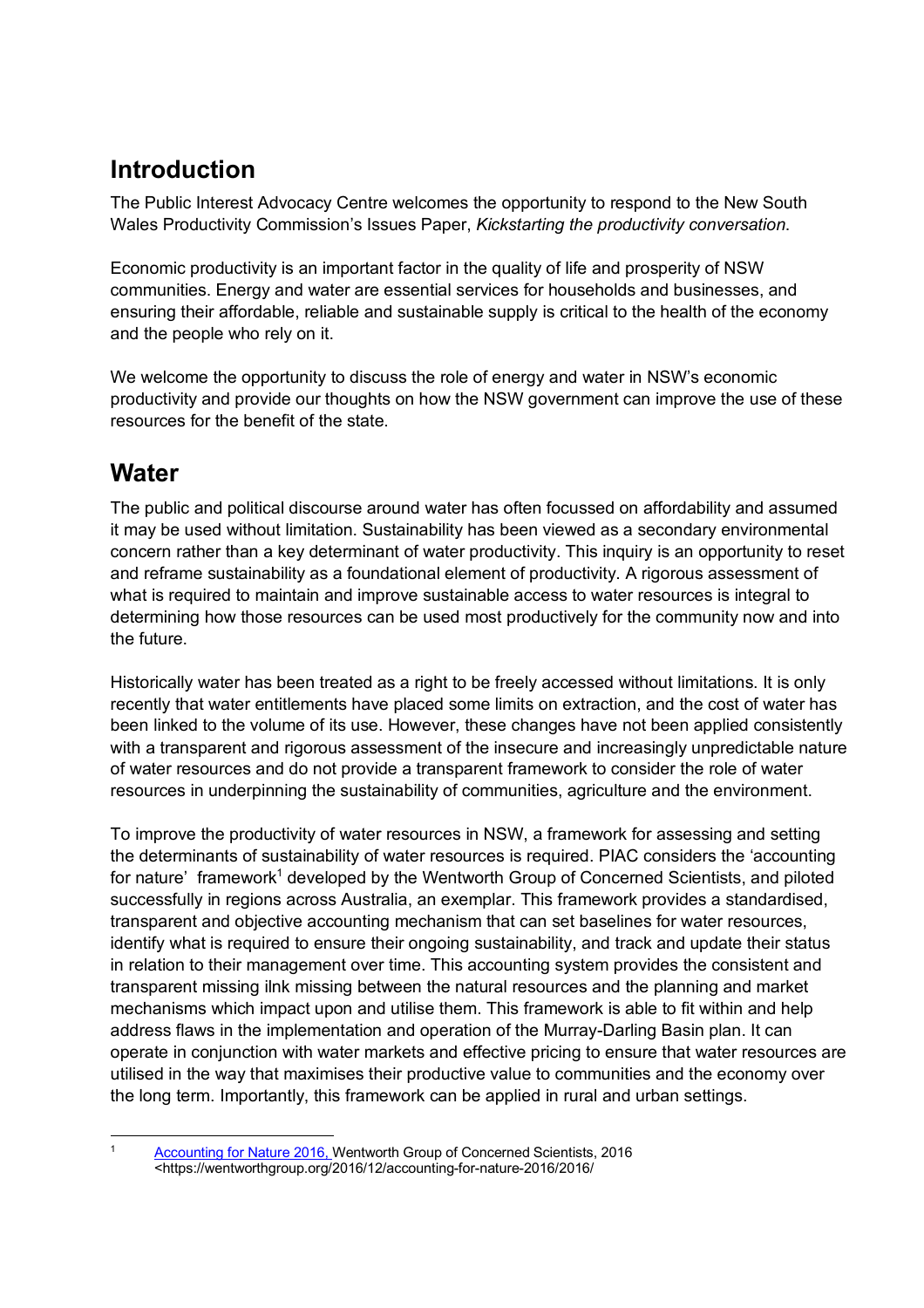We answer Issues Paper questions relating to water below.

#### **How could NSW improve governance and institutional arrangements for water management?**

A number of reviews of the governance and institutional arrangements for water management have been undertaken in recent years and have been considered and implemented to varying degrees. We recommend, where relevant to NSW, the full suite of recommendations be implemented from:

- The Mathews independent review
- The Murray Darling Basing Compliance review
- The Royal Commission into the Murray Darling Basin Commission.

We recommend the NSW government support the application at a national level of the recommendations from the Royal Commission into the Murray Darling Basin Commission.

Additionally, to restore faith in water management, particularly in the face of the impacts of climate change and drought and the reforms that are needed to adapt to it, PIAC contends that transparency of process and governance is crucial. The community must have confidence in the government's reform program and water governance in order to participate productively and in good faith in water markets and catchment-based decisions making.

#### **How could the State improve water planning and what are some of the possible ways to:**

#### **i. Clarify the roles and responsibilities of the SOCs, government, and regulators**

The reform of the structure and responsibilities of SOCs and other water service providers remains incomplete. While Hunter Water has integrated responsibility and control of their water assets and treatment, distribution and retail operations, Sydney Water must purchase bulk water from WaterNSW.

The distribution of responsibilities, and the governing structures, are different again in other areas of the state, with local councils and other entities such as Essential Energy Water and WaterNSW sharing responsibility for management of storage resources, treatment, distribution and retail services.

Many of the local councils in regional NSW have the responsibility, but not the expertise, financial resources or capability to undertake the assessments, planning, investment and management that is required to facilitate sustainable and secure access to water. Often their area of responsibility exceeds the available water resources, setting up conflicts in times of low availability.

Catchment level responsibility for water planning, management, investment, land-use and service provision would be more consistent with the nature of water resources. It would provide a consistent platform for greater economies of scale, and enable more efficient resource sharing and investment. It would also integrate more effectively with national resource management programs and the Murray Darling basin plan.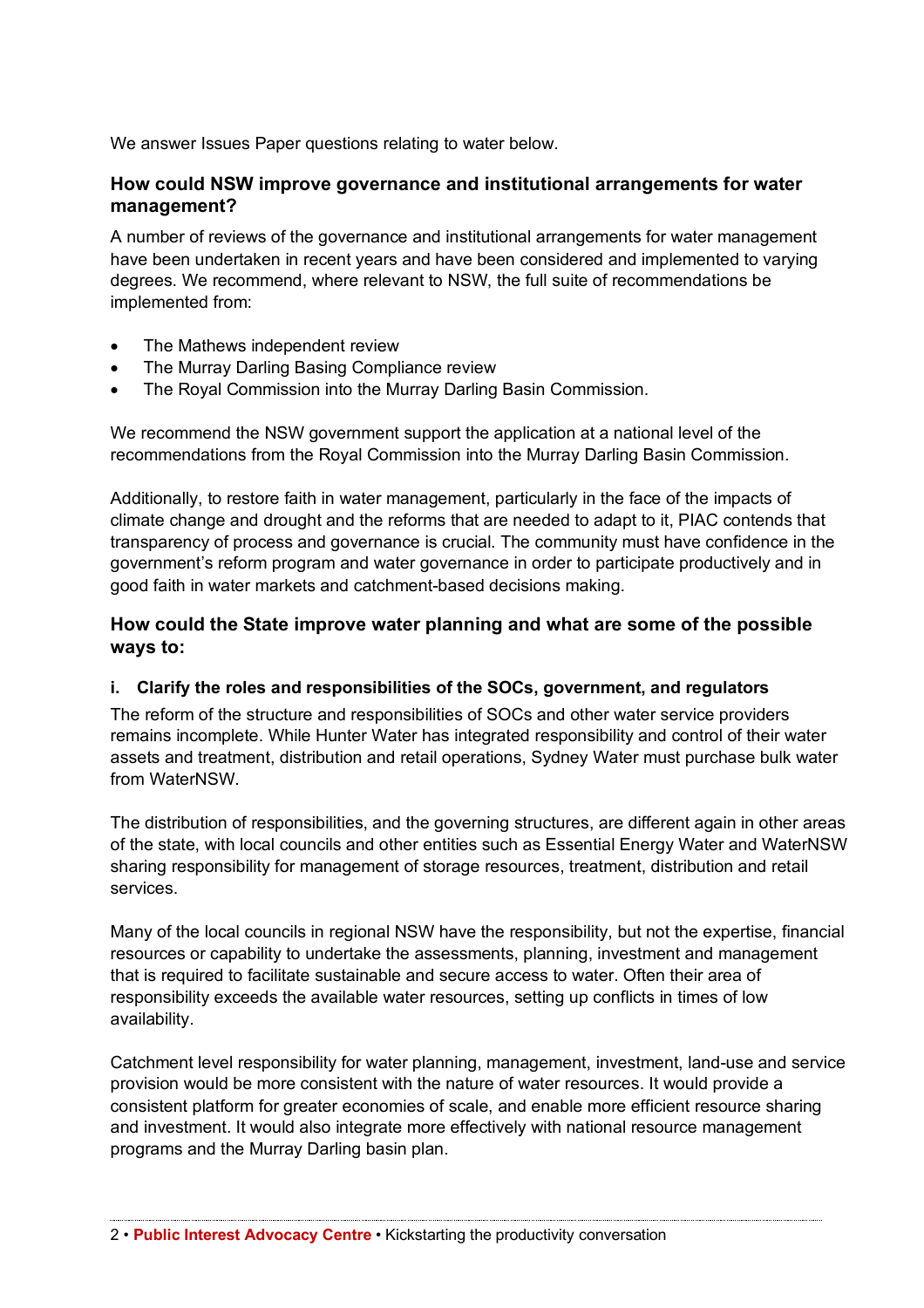The roles and responsibilities of SOCs, Government and regulators could be improved by:

- A review to determine where whole-of-chain responsibility can be devolved to SOCs. This is particularly relevant in the case of Sydney Water.
- Catchment-based management of water resources and services in areas outside of the responsibility of the SOCs. This may involve the resumption of responsibility from local councils, in conjunction with the devolution of some responsibilities and functions from WaterNSW, to reformed catchment management organisations. Any reformed body providing water services in regional NSW should then be brought under a regulatory framework consistent with that governing the SOCs.
- Consistent application of 'accounting for nature' framework at catchment level as the basis for setting baseline sustainability indicators from which catchment level decisions on resource use, planning and regulated pricing can be made.

#### **ii. Increase integrated water cycle management approaches where they are cost effective?**

This is addressed in relation to the barriers and constraints impacting the implementation of recycling.

#### **How could the efficiency of local water utilities be improved to increase water security and quality, and lower bills for regional communities?**

This question is addressed in relation to the clarification of roles and responsibilities, and the implementation of catchment-based water service provision and planning, and resource management based upon the 'accounting for nature' framework.

#### **What are the barriers to NSW achieving larger-scale cost-effective water recycling? How can these be addressed?**

As a matter of priority, the Government should commence an evidence based, transparent public dialogue about the important role that recycling can play in securing affordable and sustainable access to water.

This must include potable re-use, particularly in rural and regional areas where desalination is impossible and not cost-effective. National and international experience should be followed to explain recycling to the community and address fears and misconceptions. This is vital to ensuring that all options for secure, efficient access to water are available.

There are also a number of structural barriers preventing a co-ordinated approach to large-scale implementation of recycling and re-use, including:

• A regulatory framework that preferences investment at the point of demonstrated need (that is no sooner than necessary). For example, insecurity or scarcity of water resources is not fully reflected in the cost of water until the point of actual scarcity. This creates a potential bias towards supply solutions, such as desalination, rather than investment in conservation or recycling and re-use.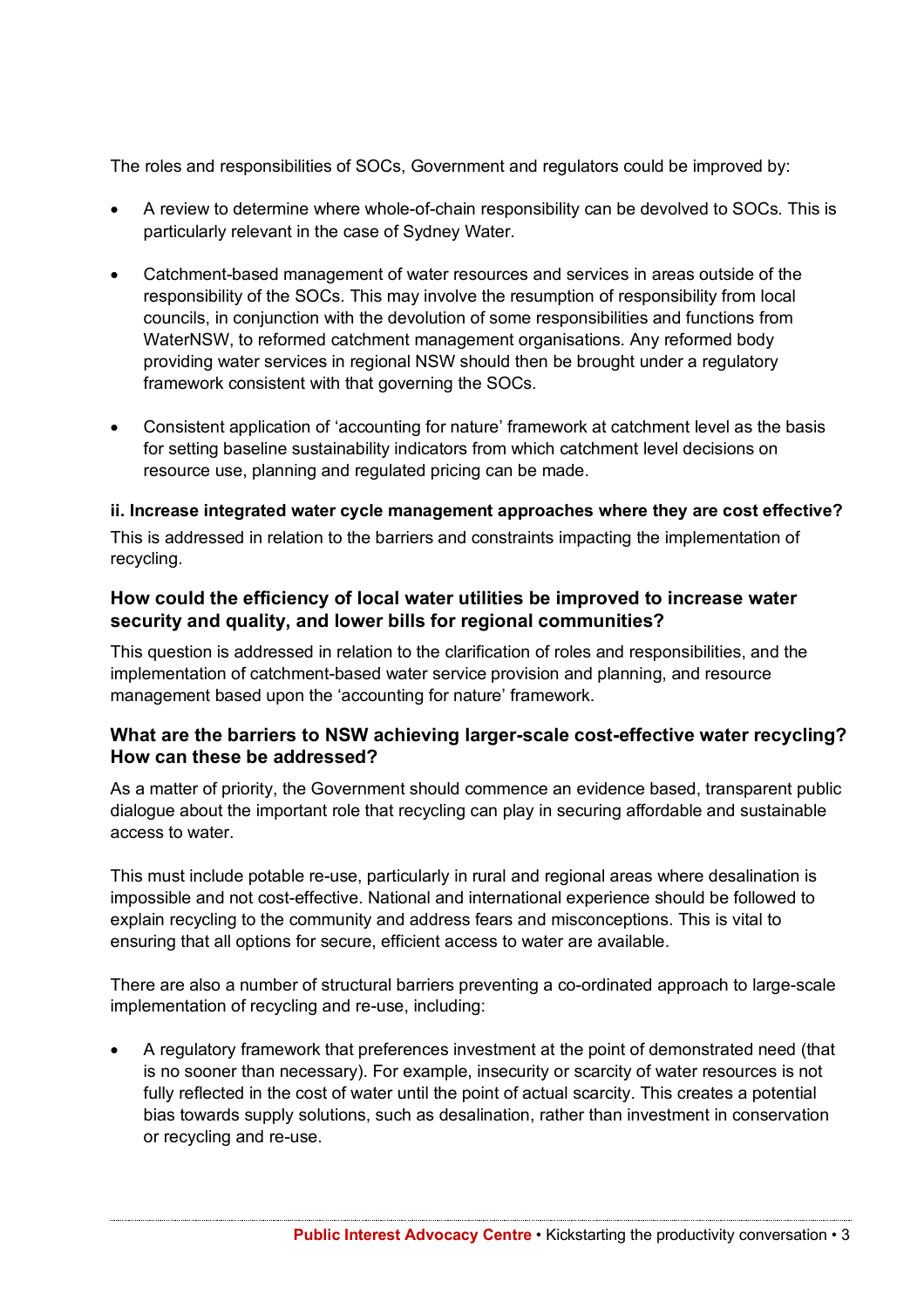It may be necessary to adjust the calculation of the long-run cost of water, and introduce an investment test in order to ensure that recycling and re-use related investments are appropriately considered. The RIT process in the electricity framework, and the necessity to consider demand reduction measures, or hybrid solutions including demand response, are useful examples.

- Restrictions (or outright prohibitions) on the use or discharge of wastewater and storm water, and the reuse of 'black' and greywater in some circumstances. A comprehensive review of state laws and regulations should be undertaken to identify and address barriers to different types of water use, discharge and reuse. Findings from this should be used to identify regulatory and legislative instruments needed to encourage and enable recycling and re-use at a system-wide and point source level.
- The lack of an overarching framework to incentivise and guide the implementation of water efficiency measures through recycling and re-use. Reviews such as that by Frontier Economics advise against mandates and targets, incorrectly supporting their removal. While it is true that mandates should not require a particular solution, there is a role for setting a framework of targets, and mandating recycling in principle.

For instance, per household usage targets (including per-household recovered discharge) could be implemented in support of systemwide water efficiency targets and mandates. Such targets set the upper bounds for the 'extraction of value' from units of water resources, with mandates ensuring that water recycling is given due consideration. Where and how recycling is implemented would be informed by consistent application of cost-benefit assessment. This would consider the efficiency of water use delivered by each method, weighed against its cost.

It is likely that in brownfield areas, large-scale recycling at point of waste-water treatment, in combination with minor efficiency upgrades at the household level, are likely to be the most efficient solution. In greenfield developments a wider range of options will likely be able to be considered.

- Interventions often undermine the current framework's ability to deliver efficient water recycling outcomes. For instance, Sydney and Hunter Water have their developer charges for new connections set to zero, except where recycling schemes are implemented. This creates a perverse incentive against the implementation of recycling, by biasing cost-benefit assessments for developers. Removing such interventions and allowing transparent, objective assessments to be made will facilitate greater implementation of recycled water schemes in new developments.
- The current pricing regime, in both its structure and its undervaluing of water resources, is an impediment to the wider use of water recycling across the state. Flat pricing of water, with a bias towards fixed charges, help make recycled water solutions almost unviable. Overall prices that represent a long-run marginal cost that does not account for climate related resource scarcity and insecurity compounds this issue.

4 • **Public Interest Advocacy Centre** • Kickstarting the productivity conversation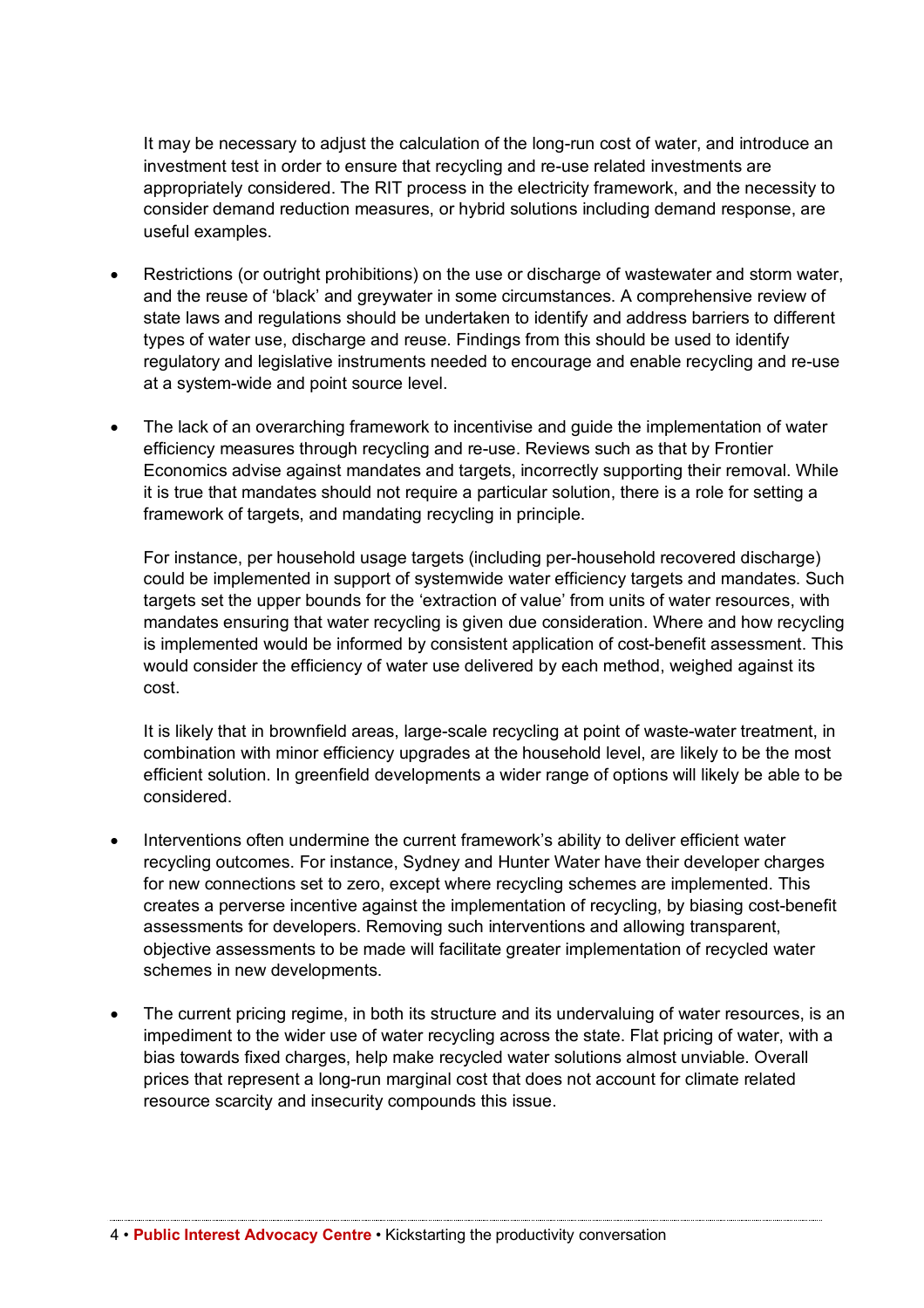In urban water pricing, the long run marginal cost assumes the fixed availability of existing water resources, while potentially undervaluing the cost of sourcing 'new' water in the future. This undervalues water, not only by giving water no intrinsic value, but also by failing to recognise that future water will need to be sourced (or produced) from more expensive means such as desalination. In order to address these issues, pricing structures should be reformed to:

- $\circ$  Be balanced in favour of Support usage-based charges in both water and 'wastewater'. Even without metered wastewater, wastewater usage charges can be based upon proportional discharge factors for water.
- $\circ$  Be structured as 'inclining blocks' where usage up to a 'sustainable' level is priced at the lower end of the long run marginal cost, and all usage above that level is priced at the upper end of long run marginal cost, on the basis that this usage will necessitate new water sources and place unsustainable pressure on existing sources.

These changes better reflect the true cost (and value) of water that makes recycled solutions more viable. By providing a mechanism to value discharged water, it provides further incentives for that value to be recovered.

#### **How can government achieve greater water efficiency by households and businesses, particularly in metropolitan NSW?**

An integrated approach to maximising the efficiency of water use is required. It cannot be left to pricing structures, or community messages, investments or legislative measures individually. Such a co-ordinated and integrated approach must include:

- A comprehensive review of the legislative and regulatory framework to identify where structural impediments to efficiency of water use exist. This should also identify opportunities to facilitate greater efficiency in water use. This review should examine measures such as building standards, minimum rental standards, tenancy laws, environmental standards, local development controls, planning legislation and controls, water utility regulation, product standards regulation, land-use planning, and enforcement and penalty structures.
- Legislation of an efficiency related targets for water use at catchment and system-wide level. These targets should be expressed as per-person usage, per-household usage, per-day usage, and per-unit usage of production (such as per unit of production of a particular agricultural product). These targets should relate to and integrate with updated information regarding the sustainable use of water at catchment level, facilitated through the 'accounting for nature' framework.
- Implementation of water pricing structures that better reflect the value of water. Prices should transparently signal value to consumers and investors, in a way that encourages and benefits conservation and efficiency. It should provides opportunities for recovery of the full value of water through facilitating waste water and stormwater reuse, and enable government and private investment in use-reduction measures. For instance pricing structures heavily biased towards usage charges recovered through inclining block tariffs on both usage and wastewater discharge.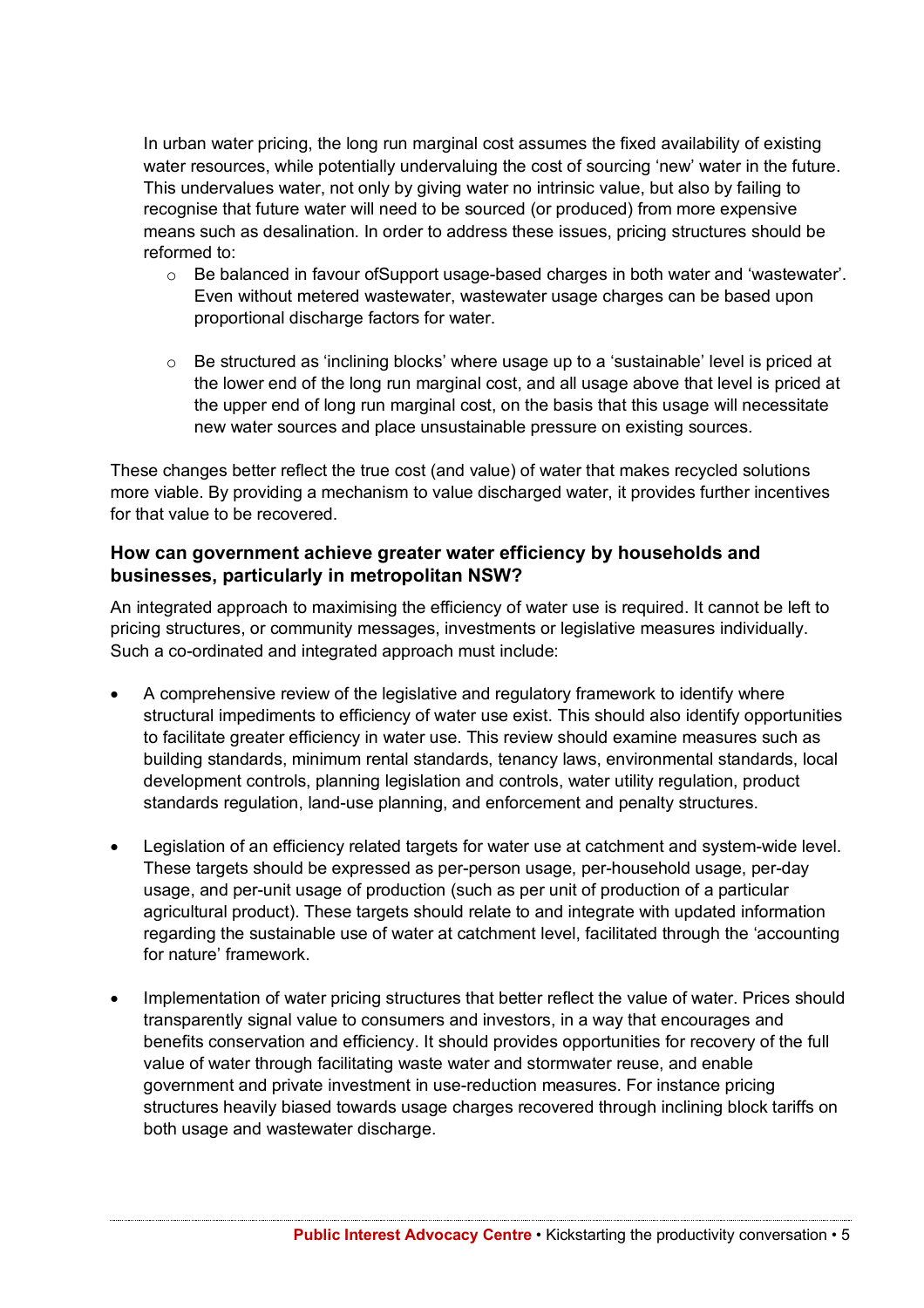We answer Issues Paper questions relating to energy below.

### **Energy**

#### **How can New South Wales work to reduce uncertainty in electricity generation and emission reduction requirements to improve the investment outlook?**

One way the NSW government can reduce uncertainty in electricity generation is by setting clear targets and a pathway and timeline for reducing energy related emissions. The government has put forward a target for zero net emissions by 2050, however, it is not accompanied by mechanisms for reaching the target or a trajectory for the intervening years. Various documents suggest an 'action plan' is to be developed to outline how the target will be reached. The government should develop this action plan as a matter of priority to ensure business and community have certainty over the opportunities and requirements to reach zero net emissions.

In developing the action plan to reach net zero emissions by 2050, government should outline how the measures set out in the Electrictity Strategy, including the Energy Security Safeguard, Energy Security Target, new generation investment frameworks and support for Renewable Energy Zones, will be coordinated to meet the target.

The state should outline how its net zero emissions target and the action plan to meet it aligns with federal and other state policies, and highlight areas where state policies will take precedence and areas where federal policy will.

#### **What is the best framework for future evaluations of generation and network reliability?**

Reliability comes at a cost and, should always be set and evaluated based on consumers' preferences, particularly their expressed willingness to pay. Recent estimations of the value consumers place on reliability have shown current levels of reliability are largely satisfactory and many consumers would be unwilling to pay more for increases. The NSW government should ensure its reliability settings and investment decisions reflect consumer preferences, and if there is a desirire to go beyond these preferences for broader social objectives, the cost of doing so should be recovered from budget revenue, rather than consumers.

#### **What additional measures, if any, can we take to cost-effectively improve reliability?**

Reliability can be improved through a number of measures, including network augmentation, increased generation, distributed energy resources (DER) such as batteries and rooftop solar, energy efficiency, and demand response (DR). The NSW government should look to employ a mix of these measures to ensure increased reliability is achieved at lowest cost to consumers. In particular, government should seek to increase access to DER and demand response and improve energy efficiency as a low cost means of increasing reliability while lowering emissions.

It can do this by supporting the introduction of a wholesale demand response mechanism that allows for third party intermediaries within the wholesale energy market and is accessible to all consumers, including households. A broad DR mechanism has the benefits of putting downwards pressure on wholesale electricity costs by reducing overall demand on the system, lowering

6 • **Public Interest Advocacy Centre** • Kickstarting the productivity conversation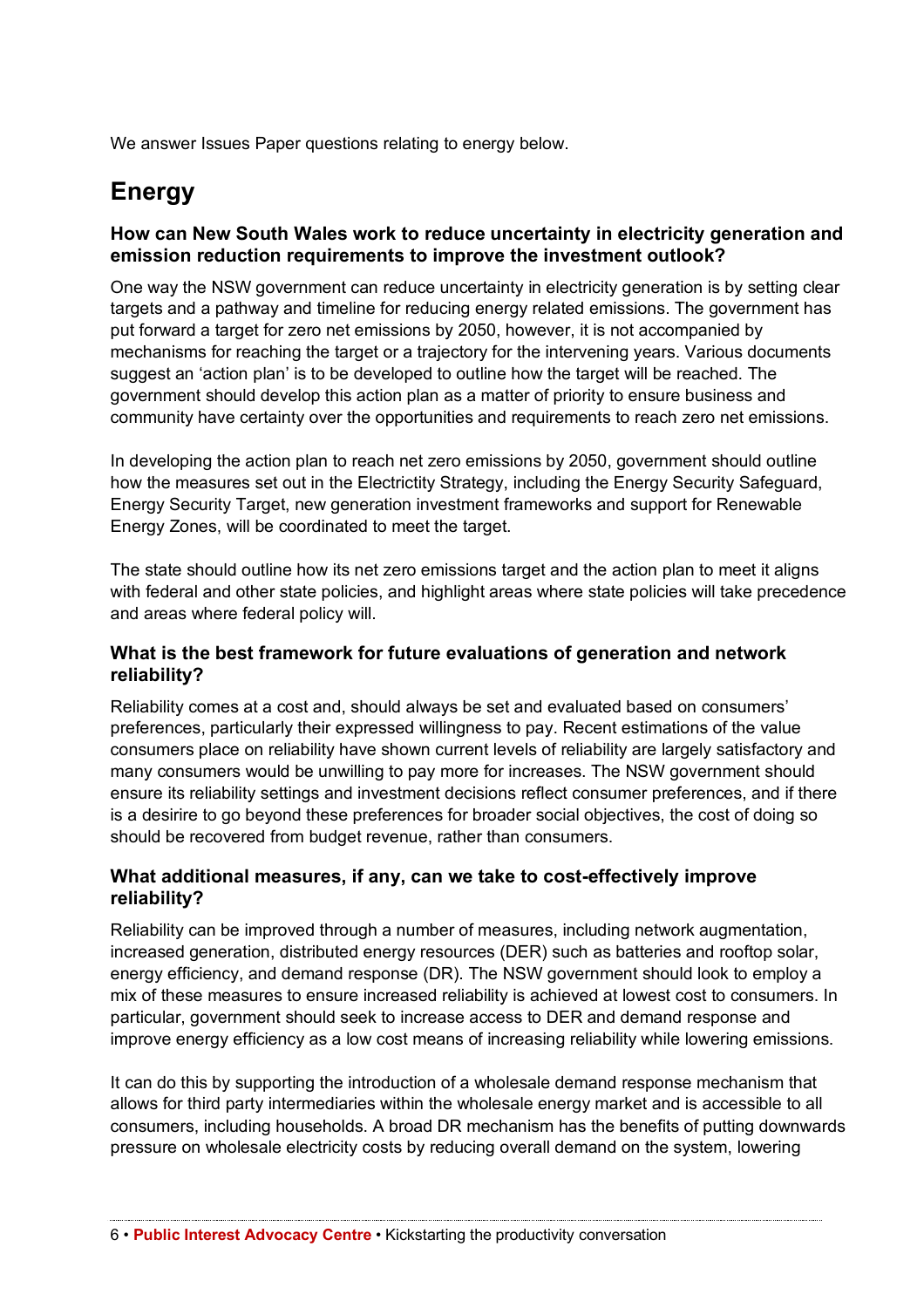emissions and household power bills, and increasing reliability. Once implemented it will permanently re-balance the energy system so that it is more two-sided and flexible. To ensure all consumers can participate in DR, the government should engage in processes to open up the DR market to providers other than retailers, and ensure households have DR-capable appliances.

Similarly, increasing access to DER lowers demand, emissions and bills and gives individual consumers more control over their energy supply. NSW already has considerable rooftop solar penetration, however, penetration is much lower for low income households, particularly renters. The government should aim to increase access to DER for this group by expanding programs such as the *Solar for low income households* scheme and introducing new programs to increase battery uptake. As the cost of batteries falls, rooftop solar and battery systems will become increasingly cost effective ways of maintaining reliability and capacity as they have lower distribution and transmission requirements.

Government should continue to focus on improving the energy efficiency of homes and businesses. As well as its commitment to improving energy efficiency through the Energy Security Safeguard, it should pursue minimum energy efficiency standards for rental properties and upgrade its own housing stock. It should also amend tenancy laws to allow renters to make energy efficiency improvements to their homes without landlord approval, and abolish no-grounds evictions so tenants can more securely request upgrades to properties.

While pursuing measures to improve reliability, the government should engage with NSW energy consumers to ensure their preferences are reflected and reliability levels are at a level they are willing to pay for.

#### **What initiatives could we consider to remove barriers to gas exploration and production?**

The current restrictions on further gas extraction in NSW are often cited as a factor in sustained high domestic gas prices, and the flow-on high energy prices that we currently experience. It is true that gas prices have risen sharply over the past decade, and that high input costs often result in gas generators, as the marginal price setting generators, driving up wholesale electricity costs. However, this sustained gas price increase has occurred during a period of a massive increase in the gross supply of gas produced in Australia that has seen Australia become the world's largest producer. In analysing the current and forecast trends for gas extraction for export and thermal energy generation it is important to note:

- Current Australian gas production substantially exceeds the long-term export contracts of the main suppliers.
- The international market for uncontracted gas consistently sees prices that are 30% less than those in the domestic market, where gas is predominantly used by heavy industry and as input for peaking gas generators bidding into the wholesale market.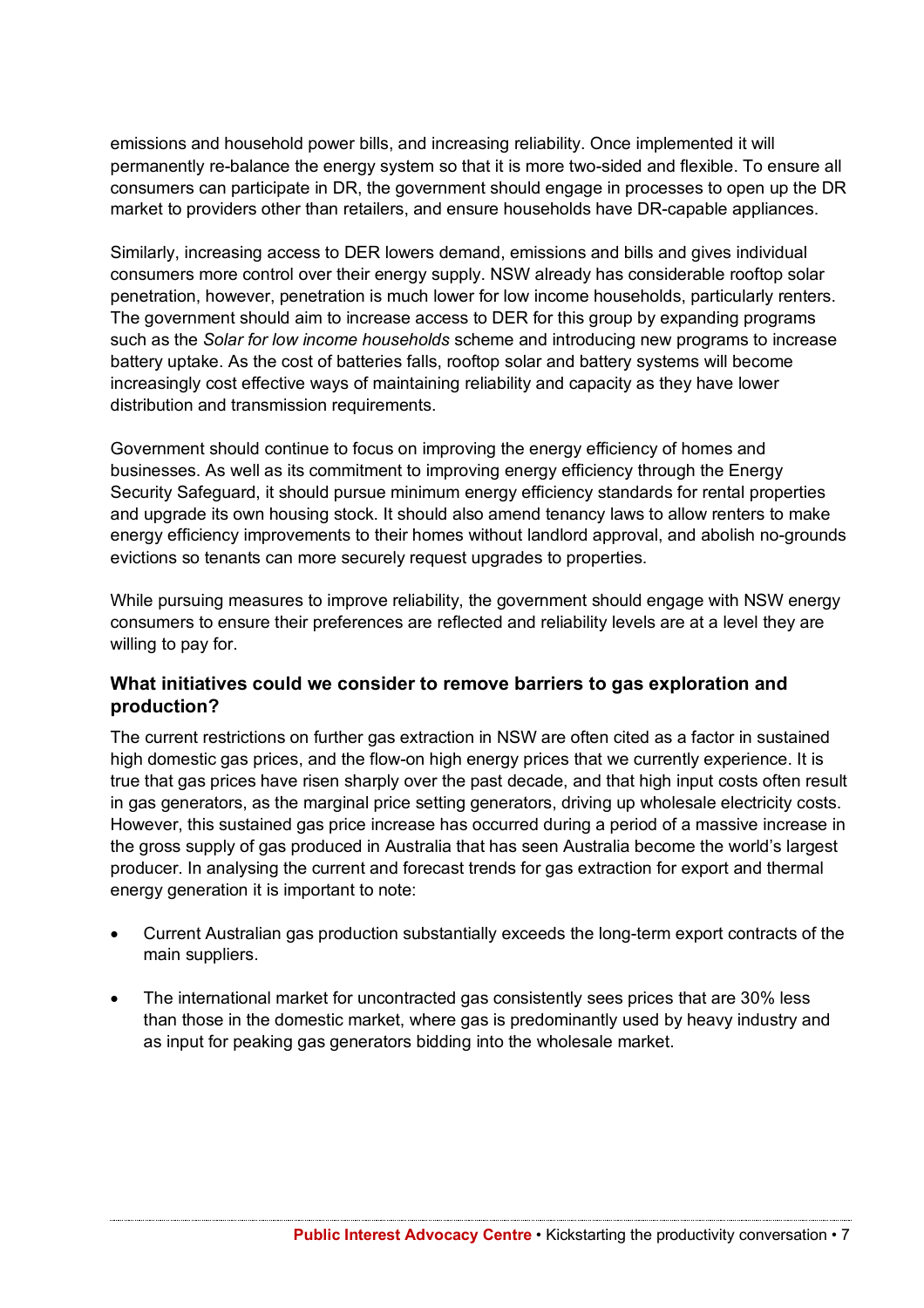- The main gas producers continue to sell into the international market, sustaining high domestic prices that impact industry and households.<sup>2</sup>
- New domestic gas production is often cited as a 'supply solution', even though ACCC investigations demonstrate that these potential sources are uneconomic and would only lock in higher prices for domestic gas, even if an economic case could be made for their  $commence$ ment $^3$
- Current prospective gas resources in NSW are extremely likely to have dangerous impacts on local water resources, and do not present a strong economic case.

Accordingly, PIAC considers gas has a limited role in NSW's future productivity and efforts to remove barriers to or expand gas production in the state should be directed to establishing more sustainable and productive energy sources.

Further, PIAC highlights the need to recognise the impact of energy and resource extraction operations on the long-term security of community access to water resources, as well as the impacts upon community health, and the sustainability of the environment and industries which depend on it.

Gas extraction, both conventional and 'fracked', is in direct competition with agriculture, the environment and the community for water resources. The impacts of this competition are being felt now. For instance, in many regional NSW communities bushfire- fighters are having to make decisions regarding whether and how to fight fires based on access to water resources. These decisions are increasingly critical for the ongoing viability of communities.

PIAC considers it vital that a strategic and sustainable approach to energy into the future must recognise and account for the interaction of energy-related industry with water resources, the long-term security of those resources and the relative productivity of water in different industries.

#### **How could we improve the New South Wales energy regulatory framework?**

The state's energy regulatory framework could be improved to encourage new generation investment. As the energy system transitions, new planning and investment frameworks are needed to deliver optimal whole-of-system outcomes and share costs fairly between regions. The government recognised this need in its Electricity Strategy, which sets out a plan to develop a regulatory framework to promote new, low cost electricity generation in the state before existing power stations close. This framework should consider how best to share costs and risks between consumers, tax payers and private capital to encourage a timely transition while not unfairly burdening any party.

<sup>&</sup>lt;sup>2</sup> Guardian Australia, 'The high price of Australian gas: is low supply really to blame?' <https://www.theguardian.com/australia-news/2017/sep/29/the-high-price-of-australian-gas-is-low-supply-reallyto-blame>

 $3 \overline{1}$   $1 \overline{1}$   $1 \overline{1}$